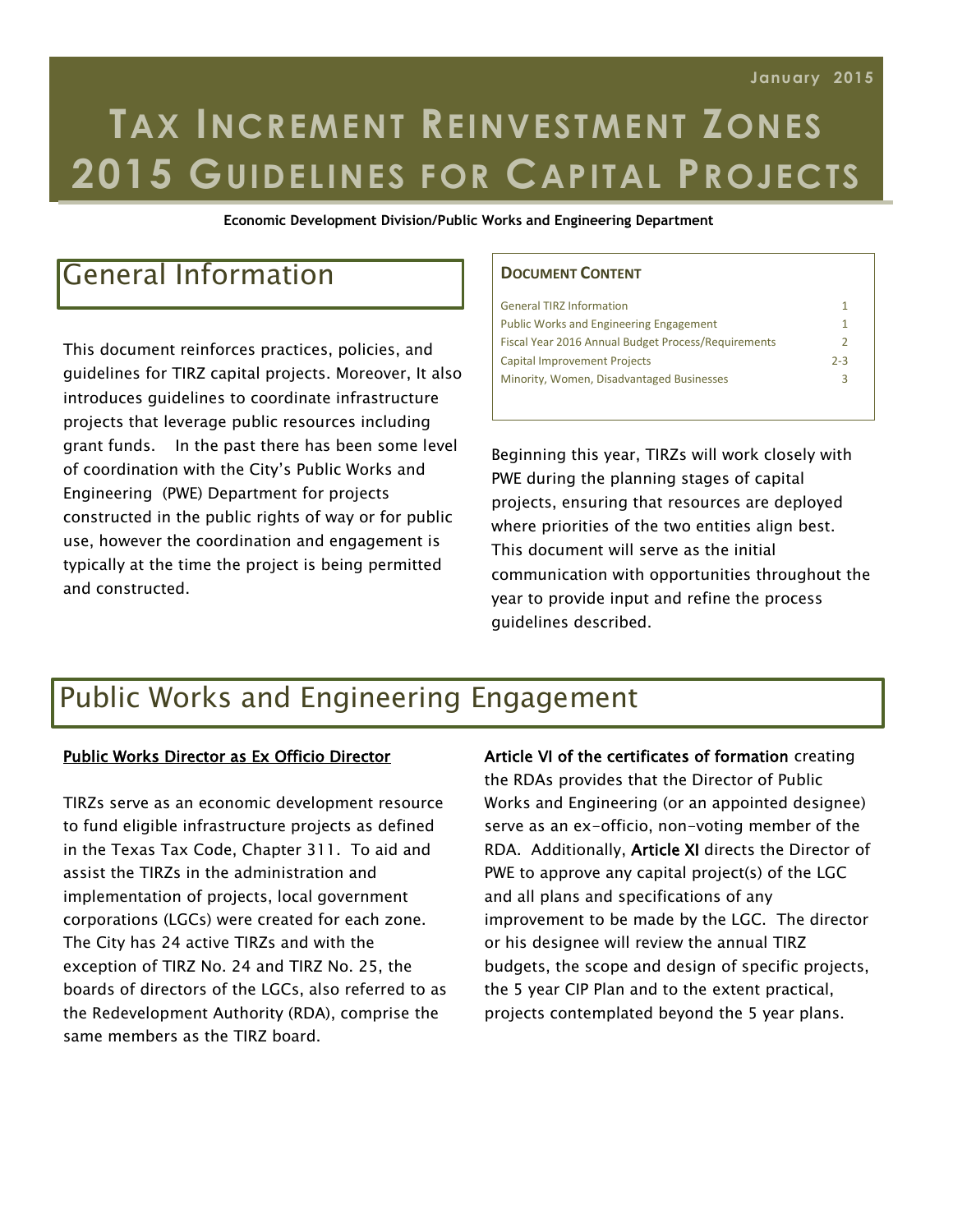#### FY 16 Annual Budget Process

The Chief Development Office (CDO) will begin the FY 16 budget process in late January. In February the office will provide updated budget templates to the TIRZ administrators. A complete calendar of assigned tasks, due dates and guidelines for updating the template will be provided in January 2015. After the TIRZ administrators complete the budget, the office will schedule a meeting with PWE and each TIRZ to review and approve each TIRZ budget's CIP for FY16 along with the 5 year plan. Each project will be thoroughly defined within the budget template on Form A, including

the level of detail needed for PWE to fully assess the project's scope, design, construction, and alignment with Rebuild Houston. A generic description will not be acceptable on the Form A's. All budgets are subject to review by the Chief Development's Office and must be approved by City Council before expenditures can be made against the current year budget. The goal for submitting the TIRZ budgets to City Council is end of July 2015. PWE reviews will be scheduled beginning in late May.

## Capital Improvement Projects

#### CIP Guidelines

The core of the budget and 5 Year CIP is the Capital Project Section. Capital projects are the primary purpose of the TIRZ and usually represent the majority of the budget spent within the TIRZ. Capital Projects are defined as part of the budget process with an estimated allocation of funds; however the budget simply reserves dollars set aside for a planned project. Prior to the project's design and prior to any costs being incurred all TIRZs will adhere to the following guidelines:

- 1. Current year projects must be reflected in the current year budget (at minimum design costs for projects planned for construction in subsequent years)
- 2. All projects must be within the existing TIRZ boundary
	- a. Projects contemplated outside of the boundary must demonstrate greater need and priority Furthermore, they must first be reviewed and approved by the CDO and Director of PWE
- 3. All projects will meet sound engineering principals with feasibility analyses where applicable
- 4. PWE will review and approve all projects that comprise a public works infrastructure
- 5. All projects will be evaluated for affordability, COH priority, alignment with ReBuild Houston, 5 year Council approved CIP and other related City programs and plans
- 6. When The TIRZ begins a project that requires engagement with governmental agencies and coordination with outside entities (HCFCD, TxDot, Harris County) they will engage the CDO and PWE at the onset of the project